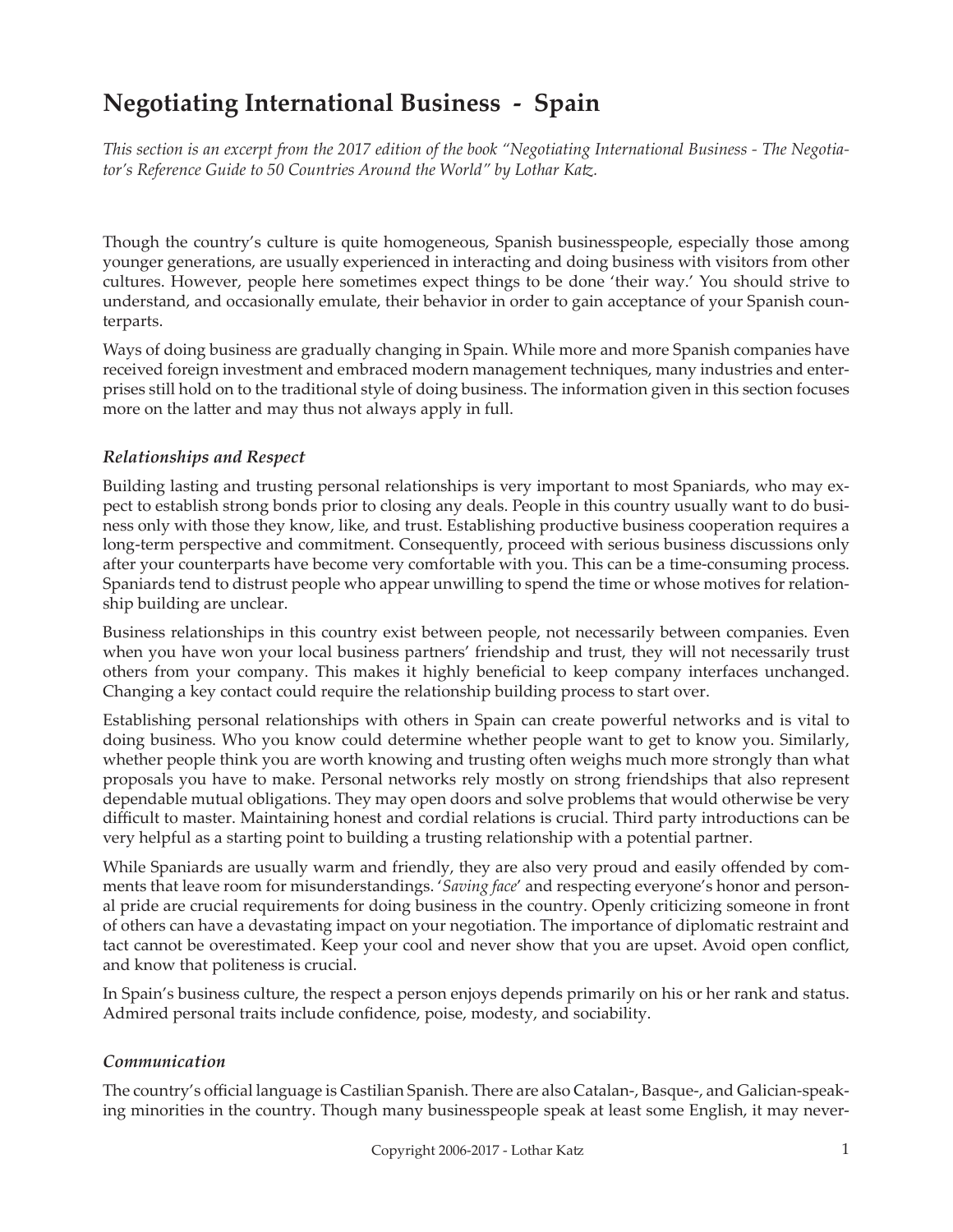theless be useful to engage an interpreter, especially when meeting with older high-ranking managers. In order to avoid offending the other side, ask beforehand whether an interpreter should be present at a meeting. When communicating in English, speak in short, simple sentences and avoid using jargon and slang. It will help people with a limited command of English if you speak slowly, summarize key points, and pause frequently to allow for interpretation. Spaniards will rarely admit it if they do not understand parts of the conversation. Even when the main meeting language is English, your counterparts may frequently speak Spanish among themselves, not necessarily to shut you out from the discussion but to reduce their discomfort and ensure a common understanding among them.

While discussions may sometimes get lively, the Spanish dislike loud and boisterous behavior. At restaurants, especially those used for business lunches and dinners, keep conversations at a quiet level. Emotions other than passion are rarely shown in public, and self-control is seen as a virtue. Interrupting others or speaking in parallel is acceptable, though. People generally converse standing around two to three feet apart, which is not as close as in many Latin American cultures.

Communication in Spain is rather indirect. Spaniards prefer to be careful about what they say and how they say it. People may not get straight to the point when trying to get a message across. In addition, they may tell you what they think you want to hear rather than what they really think. They might insist that everything is in perfect order, even when this is not the case. Silence is rare and usually signals that there is a serious problem. You may have to read between the lines or watch for non-verbal clues to understand what is being conveyed. In difficult situations, look for other contacts in your network that may be able to help you find out or interpret what is going on. It is beneficial to use a similarly indirect approach when dealing with Spaniards, as they could perceive you as rude and pushy if you are being overly direct. The communication may become a little more direct and frank once a strong relationship has been established.

Gestures and body language are often lively, though not as extensive as in Italy. There can be frequent physical contact with others of the same gender. When pointing at people or objects, use your open hand rather than a finger. Eye contact should be frequent, almost to the point of staring. This conveys sincerity and helps build trust. Anger may sometimes be masked with a smile.

## *Initial Contacts and Meetings*

Choosing a local intermediary who can leverage existing relationships to make the initial contact is useful. This person will help bridge the gap between cultures, allowing you to conduct business with greater effectiveness. However, choose your representative carefully. Once you have made your choice, it can be very difficult to switch allegiance to others.

Negotiations in the country may be conducted by individuals or teams of negotiators. It is vital that teams be well aligned, with roles clearly assigned to each member. Changing a team member could require the relationship building process to start over and should be avoided.

Scheduling meetings in advance is required. However, you can sometimes do this on short notice if the parties had previous business interactions. Since Spaniards want to know who they will be meeting, provide details on titles, positions, and responsibilities of attendees ahead of time. They will expect to do business with the decision-maker in your organization. The most senior executive to attend on the Spanish side will be at a similar level in the hierarchy as your own negotiation leader. An agenda is usually set upfront, but this is only a formality. It will not be strictly followed.

Although meetings may sometimes not start on time, Spaniards generally expect foreign visitors to be punctual. Avoid being more than 10 to 15 minutes late, and call ahead if you will be. Displaying anger if you have to wait reflects very poorly on you.

Names are usually given in the order of first name, family names. Most Spaniards have two family names, the first one from their father, and the second one from their mother. Use *Mr./Mrs./Miss* or *Señor/*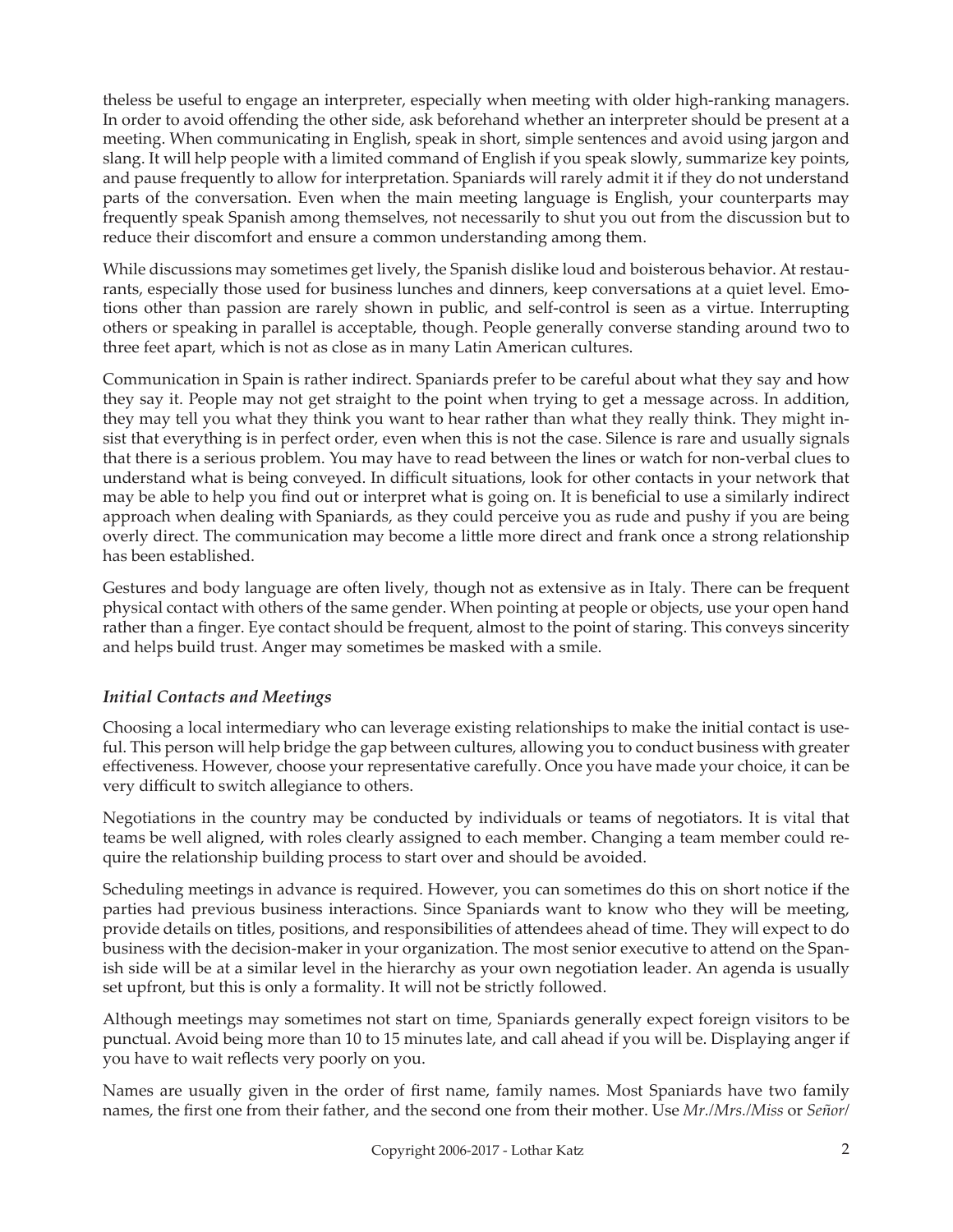*Señora/Señorita*, plus the father's family name, which is always the first one of the two family names given. If a person has an academic title, use it instead, followed by the family name. You may also hear someone addressed by the titles *Don* or *Dona*. This is a show of great respect. In Northern Spain, only close friends call each other by their first names. This is more relaxed in the South. Introduce or greet the most senior person first. Thereafter, greet everyone else individually. Introductions are accompanied by handshakes.

The exchange of business cards is an essential step when meeting someone for the first time, so bring more than you need. It is recommended to use cards with one side in English and the other in Spanish. Show doctorate degrees on your card and make sure that it clearly states your professional title, especially if you have the seniority to make decisions. When presenting your card, ensure that the Spanish side is facing the recipient. Smile and keep eye contact while accepting someone else's card, then take a few moments to look at it. Next, place the card on the table in front of you.

Meetings start with small talk, which can be extensive. This could include personal questions about your background and family, allowing participants to become acquainted. It is important to be patient and let the other side set the pace. Initial meetings may appear somewhat formal, but the atmosphere usually is quite casual in subsequent meetings as the relationship develops. A sense of humor will be appreciated as long as it is not sarcastic or cynical. Meetings in Spain may appear somewhat chaotic, with frequent interruptions and several parallel conversations. Do not take this personally; it also does not indicate a lack of interest.

The primary purpose of the first meeting, and maybe even the second one, is to become acquainted and build relationships. Business may be discussed, but do not try to hurry along with your agenda. The goal should be to establish respect and trust between yourself and your counterparts. It is unrealistic to expect initial meetings to lead to straight decisions. In addition, it is rare to get open opinions at the conference table, so watch for subtle clues and use other opportunities such as one-on-one conversations or business dinners to learn more.

Presentations should be short and concise. Make sure your proposal is clearly structured and presented. Spaniards prefer oral communication to data exchanges, so avoid overburdening your material with many facts and details. Presentation materials should be attractive, with good and clear visuals. Having your handout materials translated to Spanish is not a must but helps in getting your messages across.

## *Negotiation*

**Attitudes and Styles -** Leveraging relationships is an important element when negotiating in Spain. Nevertheless, Spaniards often employ distributive and contingency bargaining. While the buyer is in a superior position, both sides in a business deal own the responsibility to reach agreement. They expect long-term commitments from their business partners and will focus mostly on long-term benefits. Although the primary negotiation style is competitive, Spaniards nevertheless value long-term relationships. While proposals should demonstrate the benefits to both negotiating parties, neither of them should take attempts to win competitive advantages negatively. It is important to remain non-confrontational throughout the bargaining exchange. Ultimately, the culture promotes a win-win approach. You will earn your counterparts' respect by maintaining a positive, persistent attitude.

Should a dispute arise at any stage of a negotiation, you may be able to reach resolution by focusing on logical arguments and facts. Ask your counterparts to suggest alternatives if needed. As a last resort, it may be effective to bring in the top managers on both sides and let them work it out.

**Sharing of Information –** Even when personal relationships are strong, your Spanish counterparts could be reluctant to share information openly. Many believe that privileged information creates bargaining advantages. In addition, figures and numbers can be unreliable in this dialog-driven culture, which could make them misleading.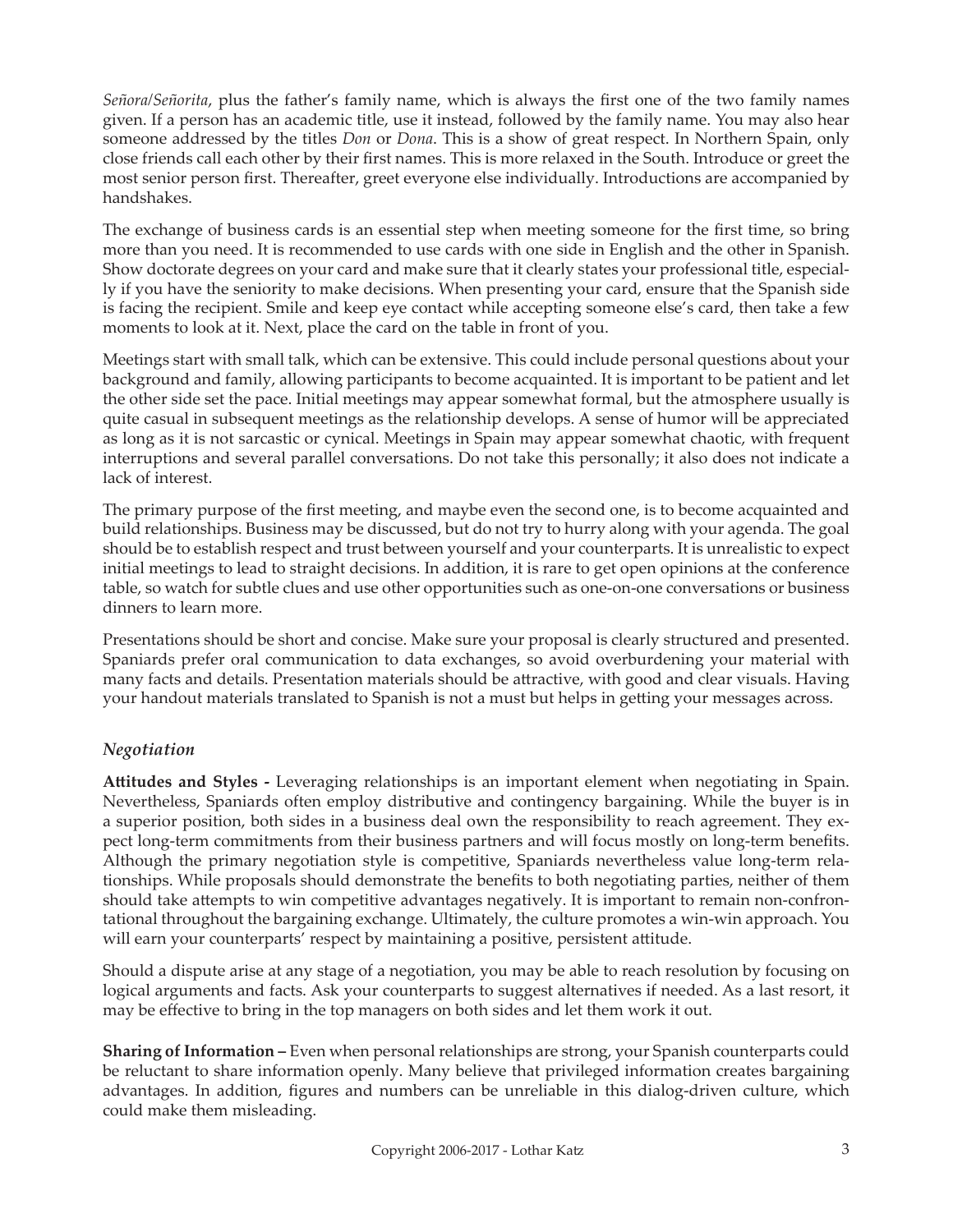**Pace of Negotiation – Expect negotiations to be very slow and protracted. Spaniards rarely hurry and** dislike people who do. Be prepared to make several trips if necessary to achieve your objectives. Relationship building, information gathering, bargaining, and decision making could all take considerable time. Attempts to rush the process are unlikely to produce better results and could be viewed as offensive. Throughout the negotiation, be patient, control your emotions, and accept that delays occur.

Most Spaniards prefer a polychronic work style. They are used to pursuing multiple actions and goals in parallel. When negotiating, they often take a holistic approach and may jump back and forth between topics rather than addressing them in sequential order. Negotiators from strongly monochronic cultures, such as Germany, the United Kingdom, or the United States, could find this style confusing, irritating, even annoying. In any case, do not show irritation or anger when encountering this behavior. Instead, keep track of the bargaining progress at all times, often emphasizing areas where agreement already exists.

If your counterparts appear to be stalling the negotiation, assess carefully whether their slowing down the process indicates that they are evaluating alternatives or that they are not interested in doing business with you. While such behavior could represent attempts to create time pressure in order to obtain concessions, the slow decision process in the country is far more likely causing the lack of progress. People from fast-paced cultures often underestimate how much time this takes and make the mistake of trying to 'speed things up.' Again, patience and persistence are vitally important.

**Bargaining –** Most Spaniards enjoy bargaining and haggling. They expect to do a lot of it during a negotiation and may get suspicious if you refuse to play along. Surprisingly strong emotions and many exaggerations may accompany the process. However, Spanish negotiators are more likely to focus on the big picture rather than negotiating point-by-point. Many will concentrate on reaching principal agreement, believing that they can always work out the details later.

The bargaining exchange can be extensive. Prices may move by 40 percent or more between initial offers and final agreement. Leave yourself a lot of room for concessions at different stages. However, concessions may not come easily, and Spaniards sometimes find it difficult to change their position. If they appear argumentative, it is important to remain cool and respectful, avoid confrontation, and frequently reaffirm the relationship. If needed, show willingness to compromise as a way to preserve the honor of both parties. However, it is best not to admit errors as doing so may hurt your credibility. After making concessions, always ask the other side to reciprocate. You can use the fact that aspects can be re-visited to your advantage, for instance by offering further concessions under the condition that the Spanish side reciprocate in areas that had already been agreed upon.

While Spaniards generally prefer a straightforward negotiation style, they also use deceptive techniques, such as telling lies and sending fake non-verbal messages, pretending to be disinterested in the whole deal or in single concessions, misrepresenting an item's value, or making false demands and concessions. Your Spanish counterparts may make other attempts to mislead you in order to obtain bargaining advantages. Do not take such tactics personally and refrain from lying at or grossly misleading your counterparts, as doing so could damage business relationships. Even when you can see right through a lie, it would be a grave personal insult to state or even hint that your counterpart might not be telling the truth. It is advisable to verify information received from the local side through other channels. 'Good cop, bad cop' is a tactic that Spaniards rarely use, though it could be effective on either side of the negotiation table. However, it could be devastating if the other side recognized this as a tactic, and your team will need to exclude any 'bad cop' member from future negotiation rounds. Businesspeople are usually too proud to claim or admit that they have only limited authority, even if it is true.

Negotiators in the country may use pressure techniques that include making final offers or nibbling. Final offers may come more than once and are rarely final. Be careful when using tactics such as opening with your best offer, showing intransigence, applying time pressure, or making decreasing or expiring offers. Spaniards may consider these inappropriate or even insulting. Silence can be an effective way to signal rejection of a proposal.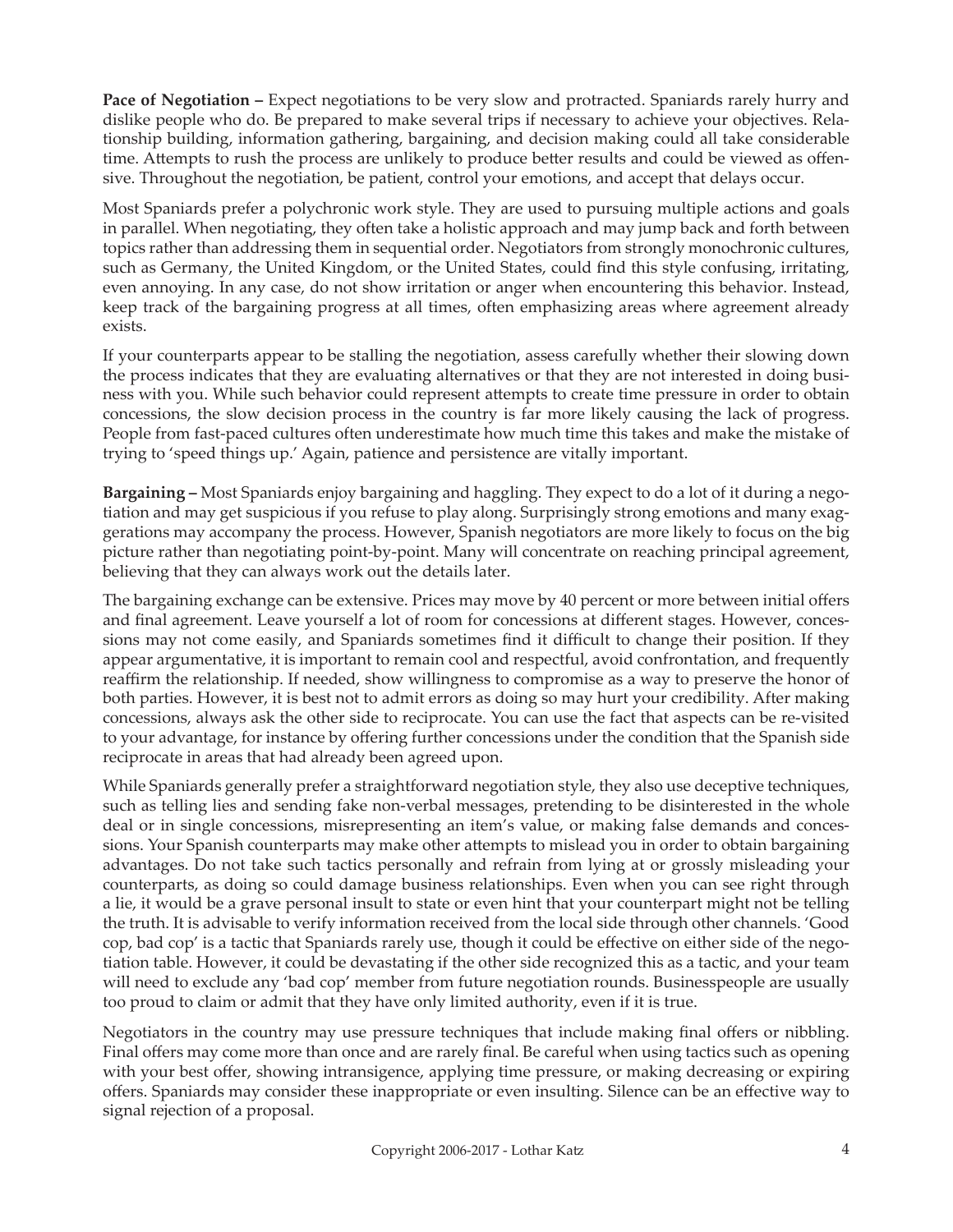Spanish negotiators avoid openly aggressive or adversarial techniques. While they may use indirect threats and warnings, or subtly display anger, they will be careful not to appear aggressive when doing so. Extreme openings are not frequently used since they may adversely affect the relationship, so be very cautious when using the tactic yourself. Never walk out or threaten to do so in an aggressive fashion as your counterparts will likely take this as a personal insult and could end all talks. However, threatening a 'friendly walkout' while strongly emphasizing the relationship can be very effective.

Emotional negotiation techniques, such as attitudinal bargaining, attempting to make you feel guilty, or appealing to personal relationships, are frequent and can be effective. Be cautious not to hurt someone's personal pride when employing any of these tactics, though. At times, defensive tactics such as blocking or changing the subject, asking probing or very direct questions, or making promises may be used.

Note that opening with written offers and attempting to introduce written terms and conditions as a negotiation tactic is rarely successful. In most cases, businesspeople ignore or tactfully reject them and request that each aspect be negotiated individually.

Corruption and bribery are rare in Spain, though not completely unheard of. Both legally and ethically, it is advisable to stay away from giving gifts of significant value or making offers that could be read as bribery.

**Decision Making –** Most companies tend to be very hierarchical, and people expect to work within clearly established lines of authority. Communication is expected to take place across similar levels in the hierarchy and it could damage the respect you enjoy if you spent much time and attention on someone you outrank. Decision makers are usually senior executives who are often autocratic but will consider the best interest of the group or organization. They might consult with others before making the call. Subordinates may be reluctant to accept responsibility. Decision makers also rarely delegate their authority, so it is important to deal with senior executives. Gaining access to top managers can be difficult, though. You may have to deal with subordinates who could strongly influence the final decision. Maintaining good relationships with these intermediaries is crucial to your success. Decision making can take a long time and requires patience. Attempts to rush or put pressure on the process is an affront to Spanish business protocol.

When making decisions, businesspeople usually consider the specific situation rather than applying universal principles. Personal feelings and experiences weigh more strongly than empirical evidence and other objective facts do. Spaniards are often uneasy with change and reluctant to take risks. If you expect them to support a risky decision, you may need to find ways for them to become comfortable with it first, for instance by explaining contingency plans, outlining areas of additional support, or by offering guarantees and warranties.

## *Agreements and Contracts*

Capturing and exchanging meeting summaries can be an effective way to verify understanding and commitments. Most Spaniards expect that verbal commitments be honored, although they may not be fully dependable themselves. Do not rely on interim agreements to be final, even if they come in the form of written protocols. Any part of an agreement may still change significantly before both parties sign the final contract.

Written contracts tend to be lengthy and often spell out detailed terms and conditions for the core agreements as well as for many eventualities. Nevertheless, writing up and signing the contract is a formality. Spaniards believe that the primary strength of an agreement lies in the partners' commitment rather than in its written documentation.

It is advisable to consult a local legal expert before signing a contract. However, do not bring your attorney to the negotiation table. The Spanish could read it as a sign of mistrust if you do.